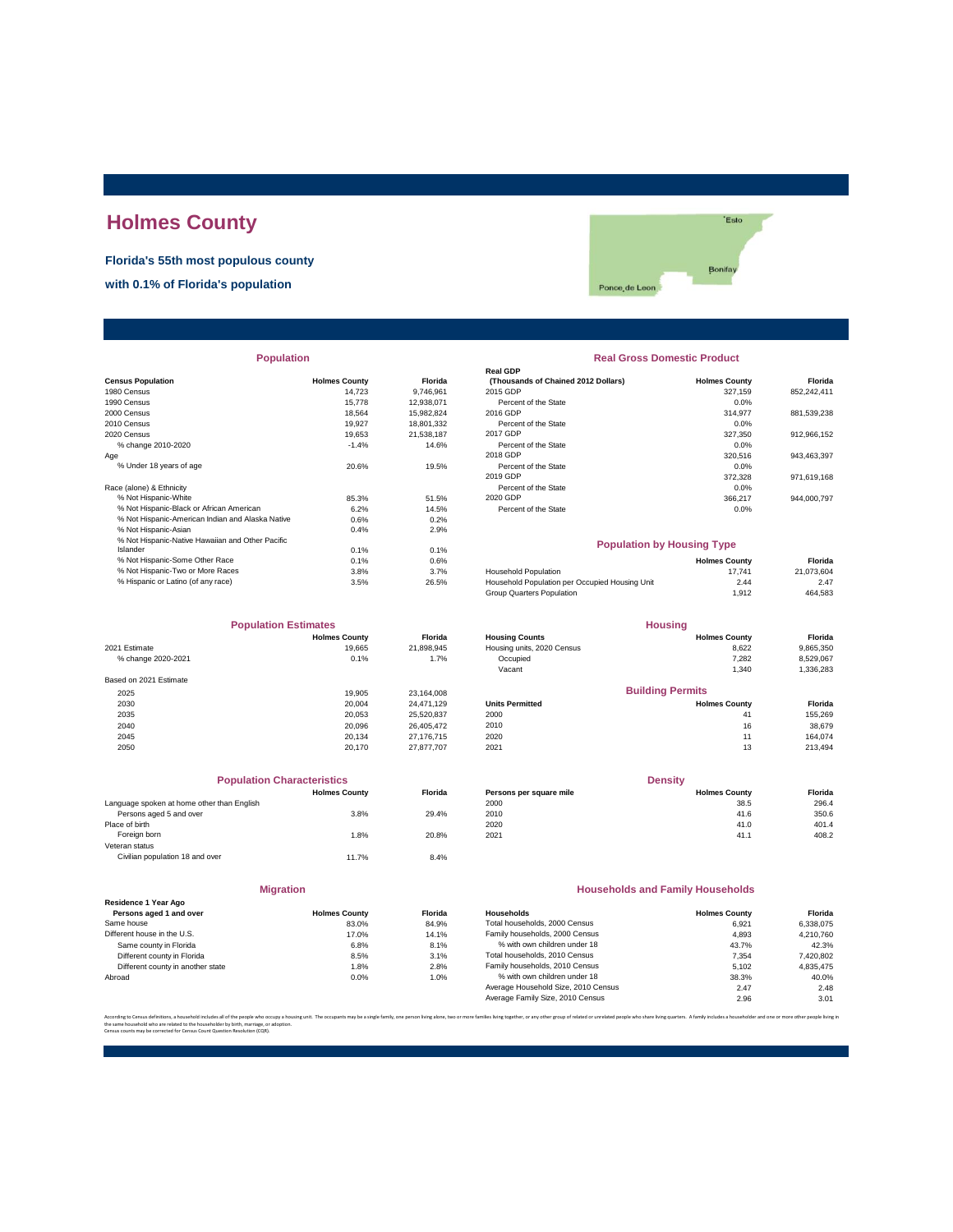# **Holmes County**

 $\sim$ 

|                                                                              |                      |                       | <b>Employment and Labor Force</b>                |                      |                      |
|------------------------------------------------------------------------------|----------------------|-----------------------|--------------------------------------------------|----------------------|----------------------|
| <b>Establishments</b>                                                        |                      |                       | <b>Establishments</b>                            |                      |                      |
| 2020                                                                         | <b>Holmes County</b> | Florida               | % of All Industries, 2020                        | <b>Holmes County</b> | Florida              |
| All industries                                                               | 380                  | 763,854               | All industries                                   | 380                  | 763,854              |
| Natural Resource & Mining                                                    | 20                   | 5,514                 | Natural Resource & Mining                        | 5.3%                 | 0.7%                 |
| Construction<br>Manufacturing                                                | 80<br>10             | 77,720<br>21,822      | Construction<br>Manufacturing                    | 21.1%<br>2.6%        | 10.2%<br>2.9%        |
| Trade, Transportation and Utilities                                          | 76                   | 145,853               | Trade, Transportation and Utilities              | 20.0%                | 19.1%                |
| Information                                                                  | $\overline{2}$       | 13,437                | Information                                      | 0.5%                 | 1.8%                 |
| <b>Financial Activities</b>                                                  | 20                   | 83,911                | <b>Financial Activities</b>                      | 5.3%                 | 11.0%                |
| Professional & Business Services                                             | 44                   | 187,348               | Professional & Business Services                 | 11.6%                | 24.5%                |
| Education & Health Services                                                  | 40                   | 87,764                | Education & Health Services                      | 10.5%                | 11.5%                |
| Leisure and Hospitality                                                      | 22                   | 61,008                | Leisure and Hospitality                          | 5.8%                 | 8.0%                 |
| Other Services                                                               | 28                   | 56,385                | <b>Other Services</b>                            | 7.4%                 | 7.4%                 |
| Government                                                                   | 35                   | 5,895                 | Government                                       | 9.2%                 | 0.8%                 |
|                                                                              |                      |                       |                                                  |                      |                      |
| <b>Average Annual Employment</b>                                             |                      |                       | <b>Average Annual Wage</b>                       |                      |                      |
| % of All Industries, 2020<br>All industries                                  | <b>Holmes County</b> | Florida               | 2020<br>All industries                           | <b>Holmes County</b> | Florida              |
| Natural Resource & Mining                                                    | 3,415<br>11.5%       | 8,453,489<br>0.8%     | Natural Resource & Mining                        | \$33,788<br>\$34.553 | \$55,840<br>\$37,710 |
| Construction                                                                 | 2.8%                 | 6.7%                  | Construction                                     | \$41,186             | \$55,840             |
| Manufacturing                                                                | 13.7%                | 4.5%                  | Manufacturing                                    | \$27,975             | \$66,738             |
| Trade, Transportation and Utilities                                          | NA                   | 20.6%                 | Trade, Transportation and Utilities              | <b>NA</b>            | \$49,342             |
| Information                                                                  | 2.9%                 | 1.5%                  | Information                                      | \$34,660             | \$93,360             |
| <b>Financial Activities</b>                                                  | 3.3%                 | 6.9%                  | <b>Financial Activities</b>                      | \$39,943             | \$84,295             |
| Professional & Business Services                                             | 14.4%                | 16.1%                 | Professional & Business Services                 | \$30,190             | \$68,218             |
| Education & Health Services                                                  | 7.5%                 | 15.3%                 | Education & Health Services                      | \$15,715             | \$55,099             |
| Leisure and Hospitality                                                      | 2.3%                 | 11.9%                 | Leisure and Hospitality                          | \$31,409             | \$27,694             |
| <b>Other Services</b>                                                        | <b>NA</b>            | 3.0%                  | Other Services                                   | <b>NA</b>            | \$41,131             |
| Government                                                                   | 39.5%                | 12.5%                 | Government                                       | \$39,251             | \$58,821             |
| Industries may not add to the total due to confidentiality and unclassified. |                      |                       |                                                  |                      |                      |
| Labor Force as Percent of Population                                         |                      |                       |                                                  |                      |                      |
| Aged 18 and Older                                                            | <b>Holmes County</b> | Florida               | <b>Unemployment Rate</b>                         | <b>Holmes County</b> | Florida              |
| 2000                                                                         | 54.7%                | 64.2%                 | 2000                                             | 4.9%                 | 3.8%                 |
| 2010                                                                         | 45.6%                | 61.8%                 | 2010                                             | 10.0%                | 10.8%                |
| 2020                                                                         | 42.7%                | 58.6%                 | 2020                                             | 6.0%                 | 8.2%                 |
| 2021                                                                         | 43.5%                | 59.0%                 | 2021                                             | 4.1%                 | 4.6%                 |
|                                                                              |                      |                       |                                                  |                      |                      |
|                                                                              |                      |                       | <b>Income and Financial Health</b>               |                      |                      |
| Personal Income (\$000s)                                                     | <b>Holmes County</b> | Florida               | Per Capita Personal Income                       | <b>Holmes County</b> | Florida              |
| 2000                                                                         | \$337,592            | \$472,851,789         | 2000                                             | \$18,196             | \$29,466             |
| 2010                                                                         | \$503,175            | \$732,457,478         | 2010                                             | \$25,357             | \$38,865             |
| 2011                                                                         | \$525,330            | \$771,409,454         | 2011                                             | \$26,477             | \$40,482             |
| % change 2010-11                                                             | 4.4%                 | 5.3%                  | % change 2010-11                                 | 4.4%                 | 4.2%                 |
| 2012                                                                         | \$520,134            | \$800,551,723         | 2012                                             | \$26,397             | \$41,475             |
| % change 2011-12                                                             | $-1.0%$              | 3.8%                  | % change 2011-12                                 | $-0.3%$              | 2.5%                 |
| 2013                                                                         | \$514,043            | \$802,975,701         | 2013                                             | \$26,221             | \$41,069             |
| % change 2012-13                                                             | $-1.2%$              | 0.3%                  | % change 2012-13                                 | $-0.7%$              | $-1.0%$              |
| 2014                                                                         | \$523,538            | \$861,412,339         | 2014                                             | \$26,741             | \$43,388             |
| % change 2013-14<br>2015                                                     | 1.8%<br>\$555,291    | 7.3%<br>\$919,834,894 | % change 2013-14<br>2015                         | 2.0%<br>\$28,783     | 5.6%<br>\$45,493     |
| % change 2014-15                                                             | 6.1%                 | 6.8%                  | % change 2014-15                                 | 7.6%                 | 4.9%                 |
| 2016                                                                         | \$553,638            | \$954,069,719         | 2016                                             | \$28,500             | \$46,253             |
| % change 2015-16                                                             | $-0.3%$              | 3.7%                  | % change 2015-16                                 | $-1.0%$              | 1.7%                 |
| 2017                                                                         | \$585,927            | \$1,023,131,116       | 2017                                             | \$30,112             | \$48,774             |
| % change 2016-17                                                             | 5.8%                 | 7.2%                  | % change 2016-17                                 | 5.7%                 | 5.5%                 |
| 2018                                                                         | \$603,783            | \$1,087,188,628       | 2018                                             | \$30,944             | \$51,150             |
| % change 2017-18                                                             | 3.0%                 | 6.3%                  | % change 2017-18                                 | 2.8%                 | 4.9%                 |
| 2019                                                                         | \$632,977            | \$1,139,799,293       | 2019                                             | \$32,195             | \$53,034             |
| % change 2018-19                                                             | 4.8%                 | 4.8%                  | % change 2018-19                                 | 4.0%                 | 3.7%                 |
| 2020                                                                         | \$679,138            | \$1,209,995,921       | 2020                                             | \$34.661             | \$55,675             |
| % change 2019-20                                                             | 7.3%                 | 6.2%                  | % change 2019-20                                 | 7.7%                 | 5.0%                 |
|                                                                              |                      |                       |                                                  |                      |                      |
| Earnings by Place of Work (\$000s)                                           |                      |                       | <b>Median Income</b>                             |                      |                      |
| ZUUU                                                                         | \$132,650            | \$308,751,767         | Median Household Income                          | \$39,215             | \$57,703             |
| 2010                                                                         | \$173,804            | \$438,983,914         | Median Family Income                             | \$48,511             | \$69,670             |
| 2011                                                                         | \$181,657            | \$450,498,606         |                                                  |                      |                      |
| % change 2010-11                                                             | 4.5%                 | 2.6%                  | Percent in Poverty, 2020                         |                      |                      |
| 2012<br>% change 2011-12                                                     | \$184,307            | \$468,410,475         | All ages in poverty<br>Under age 18 in poverty   | 20.5%<br>30.9%       | 12.4%<br>17.2%       |
| 2013                                                                         | 1.5%<br>\$174,976    | 4.0%<br>\$482,898,301 | Related children age 5-17 in families in poverty | 29.0%                | 16.5%                |
| % change 2012-13                                                             | $-5.1%$              | 3.1%                  |                                                  |                      |                      |
| 2014                                                                         | \$180,504            | \$512,375,290         | <b>Personal Bankruptcy Filing Rate</b>           |                      |                      |
| % change 2013-14                                                             | 3.2%                 | 6.1%                  | (per 1,000 population)                           | <b>Holmes County</b> | Florida              |
| 2015                                                                         | \$188,322            | \$544,408,719         | 12-Month Period Ending December 31, 2020         | 0.51                 | 1.66                 |
| % change 2014-15                                                             | 4.3%                 | 6.3%                  | 12-Month Period Ending December 31, 2021         | 0.56                 | 1.38                 |
| 2016                                                                         | \$177,719            | \$569,769,284         | State Rank                                       | 58                   | NA                   |
| % change 2015-16                                                             | $-5.6%$              | 4.7%                  | NonBusiness Chapter 7 & Chapter 13               |                      |                      |
| 2017                                                                         | \$194,326            | \$603,668,170         |                                                  |                      |                      |
| % change 2016-17                                                             | 9.3%                 | 5.9%                  | Workers Aged 16 and Over                         | <b>Holmes County</b> | Florida              |
| 2018                                                                         | \$193,786            | \$639,620,451         | Place of Work in Florida                         |                      |                      |
| % change 2017-18                                                             | $-0.3%$              | 6.0%                  | Worked outside county of residence               | 48.6%                | 18.1%                |
| 2019                                                                         | \$209,151            | \$671,553,148         | Travel Time to Work                              |                      |                      |
| % change 2018-19                                                             | 7.9%                 | 5.0%                  | Mean travel time to work (minutes)               | 29.5                 | 27.9                 |
| 2020<br>% change 2019-20                                                     | \$210,414<br>0.6%    | \$688,764,753<br>2.6% |                                                  |                      |                      |
|                                                                              |                      |                       |                                                  |                      |                      |